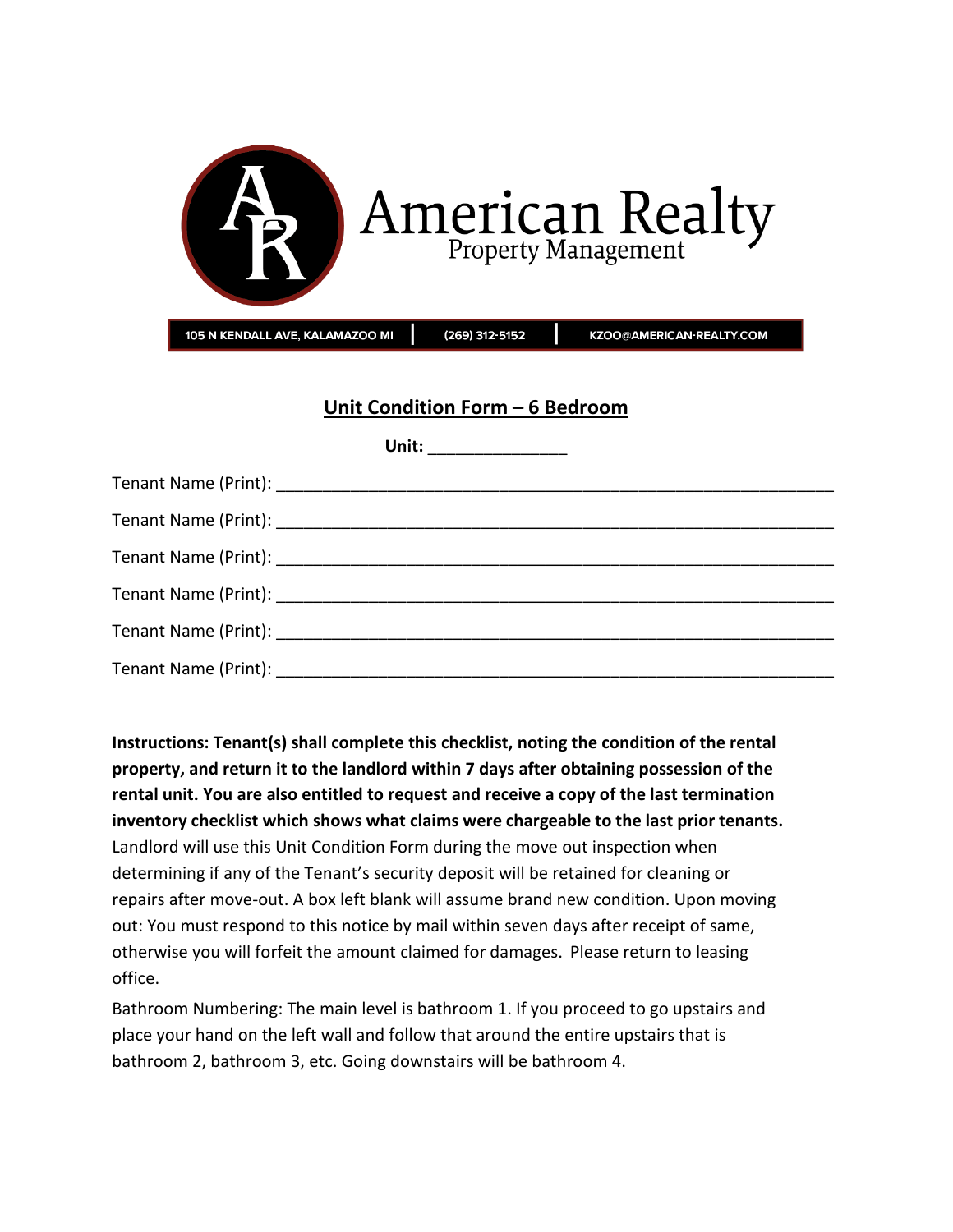Common area damages will be split evenly amongst all tenants unless specifically agreed upon arrangements have been made prior to move out. These arrangements will need to be in writing and be signed by both the Landlord and Tenants involved with the dispute. NO EXCEPTIONS.

| <b>Living Room</b> |
|--------------------|
|                    |
|                    |
|                    |
|                    |
|                    |
|                    |
|                    |
|                    |
|                    |
|                    |
|                    |

#### Kitchen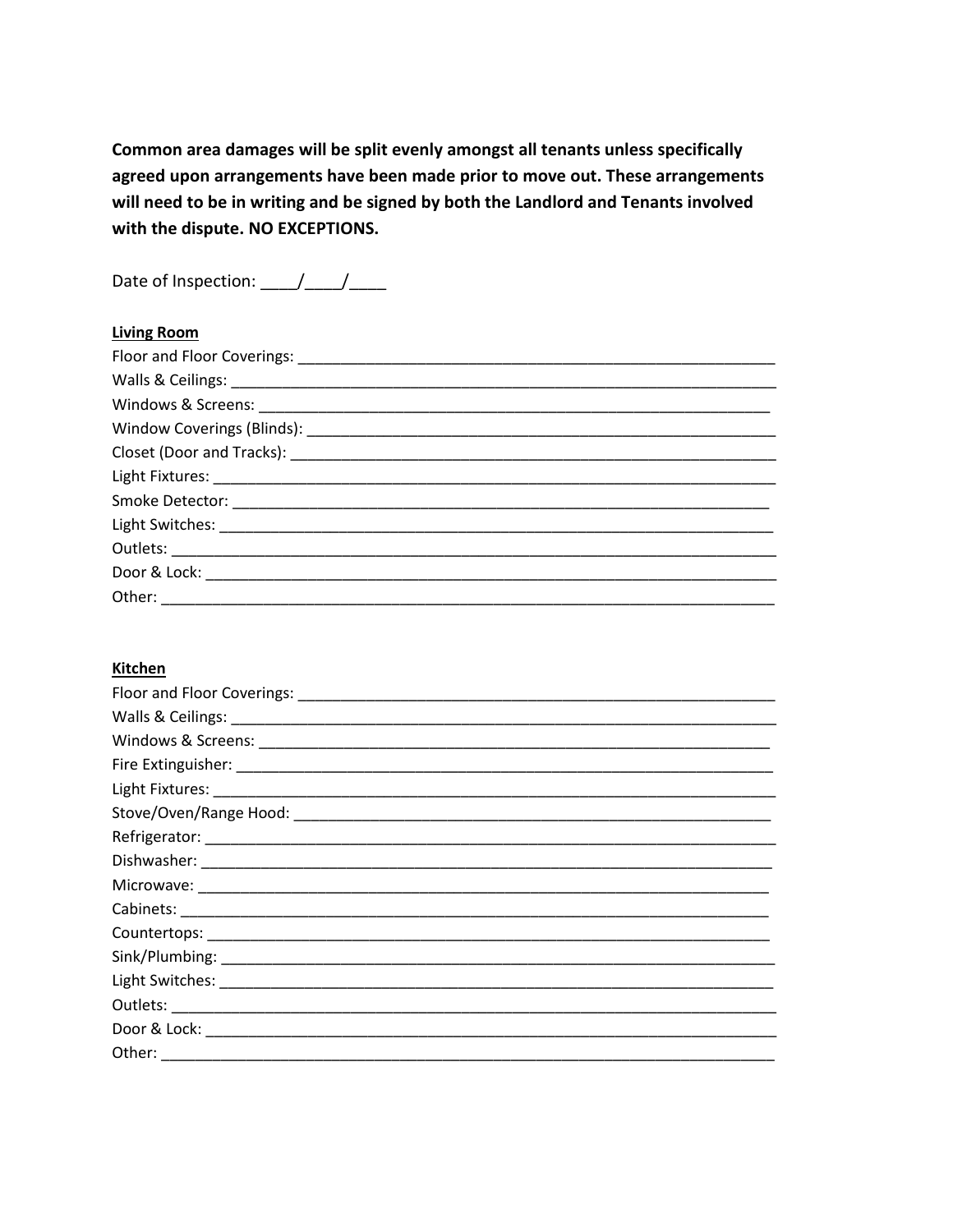## Bathroom - 1

## Bathroom - 2

| Other: |
|--------|

### Bathroom - 3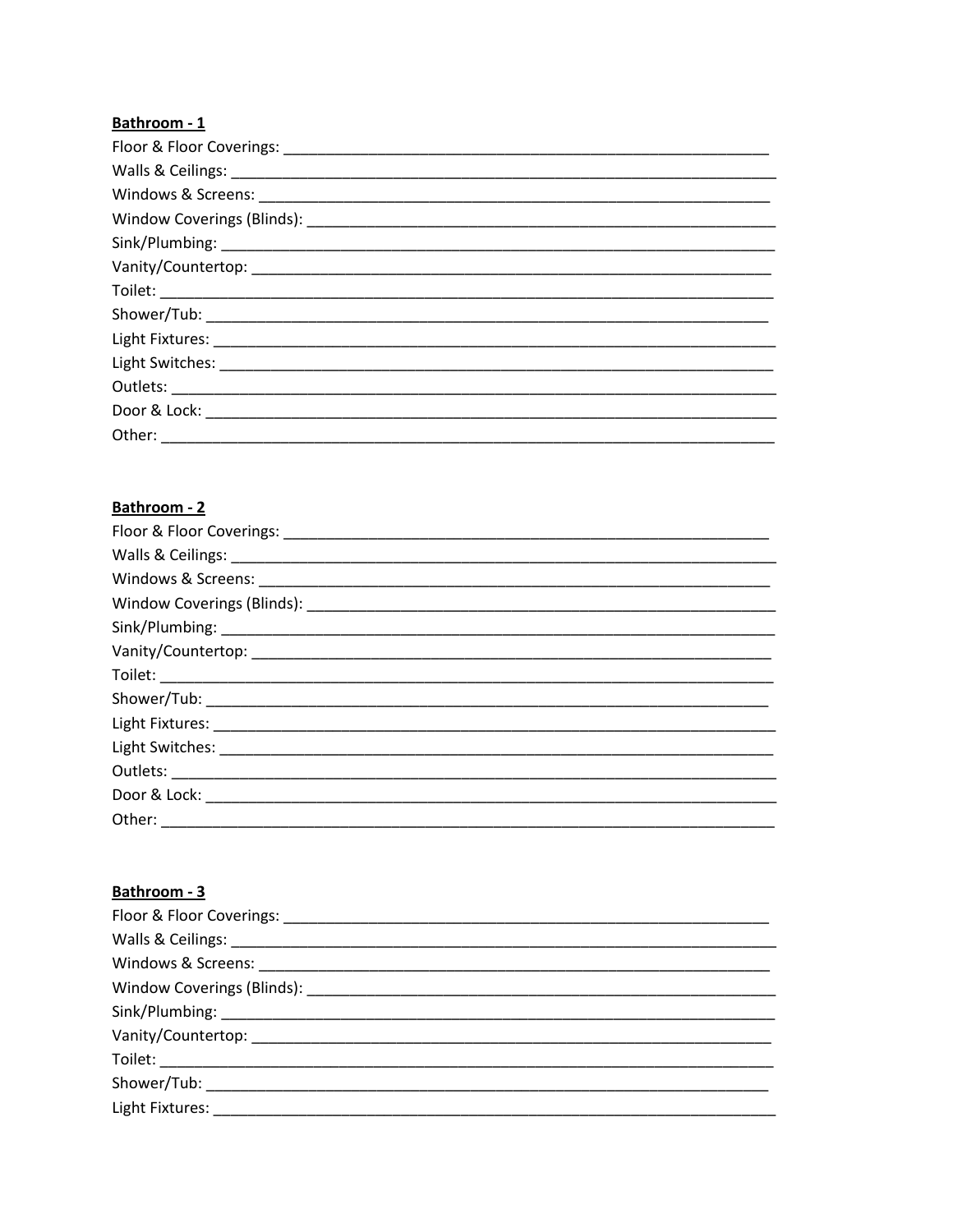| Light Switches: |  |
|-----------------|--|
| Outlets:        |  |
| Door & Lock:    |  |
| Other:          |  |

### Bathroom - 4

| Other: _______________ |
|------------------------|

# **Miscellaneous**

Signature of Tenant(s):